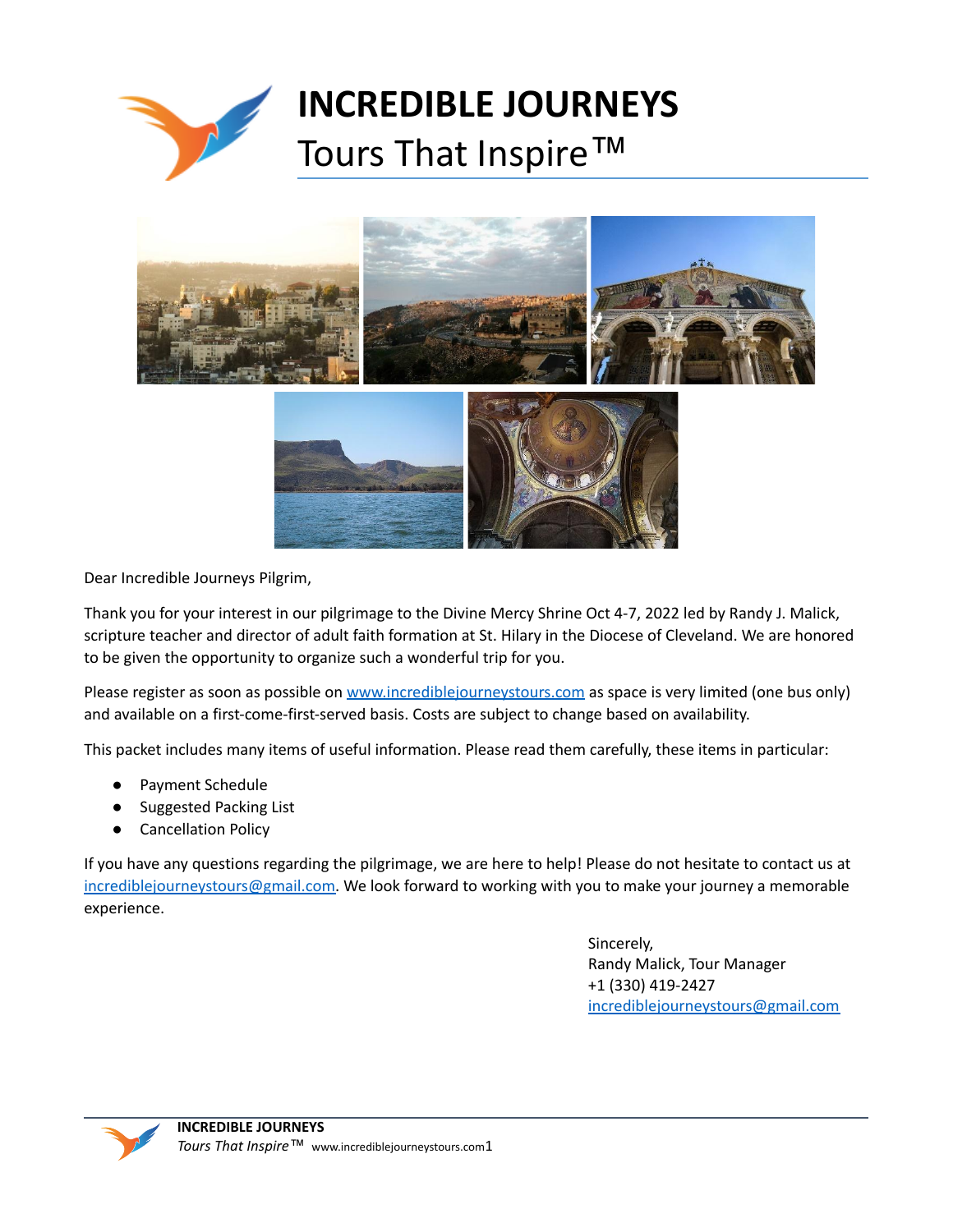# Table of Contents

| 1. |      | Registration & Payment                      | 3              |
|----|------|---------------------------------------------|----------------|
|    | 1.1. | Payment Schedule                            | 3              |
|    | 1.2. | Cancellation                                | 3              |
|    | 1.3. | Payment Methods                             | 3              |
|    | 1.4. | <b>Connecting Flights</b>                   | 3              |
| 2. |      | Accommodations                              | 3              |
|    | 2.1  | Hotels                                      | 3              |
|    | 2.2  | Roommates                                   | $\overline{4}$ |
|    | 2.3  | <b>Tour Bus</b>                             | 4              |
|    | 2.4  | <b>Important Packing Tips</b>               | $\overline{4}$ |
|    | 2.5  | <b>Baggage Allowance</b>                    | $\overline{4}$ |
|    | 2.6  | <b>Medications &amp; Medical Conditions</b> | 5              |
| 3. |      | Shopping                                    | 5              |
| 4. |      | Sample Packing List                         | 5              |
| 5. |      | Helpful Reminders Before Leaving Home       | 5              |
|    |      | Terms & Conditions                          | $6 - 7$        |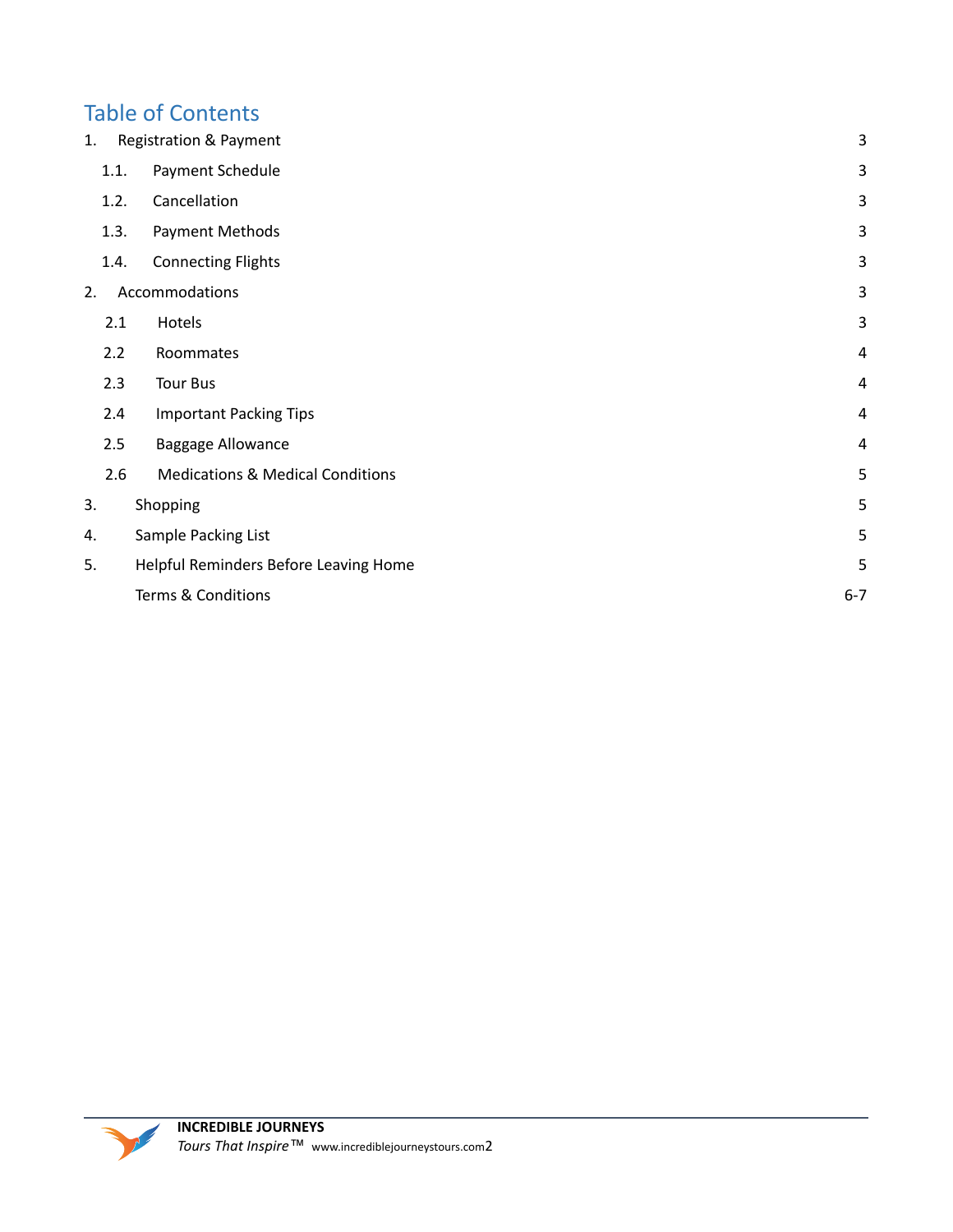# <span id="page-2-0"></span>1. Registration & Payment

Registration forms may be completed online at <https://www.incrediblejourneystours.com>.

### <span id="page-2-1"></span>1.1. Payment Schedule

The package includes bus transportation on "Baron's Bus" from/back to St. Hilary Parish (2750 W Market St, **Fairlawn, OH), accommodations at Holiday Inn & Suites full service hotel, 1 boxed lunch, three deluxe breakfasts.**

| October 4 - 7th, 2022                                                                                                                                                                                                                                                                                                                                                                         |  |  |  |  |
|-----------------------------------------------------------------------------------------------------------------------------------------------------------------------------------------------------------------------------------------------------------------------------------------------------------------------------------------------------------------------------------------------|--|--|--|--|
| <b>U.S.-Based Travelers</b>                                                                                                                                                                                                                                                                                                                                                                   |  |  |  |  |
| Per Person Based on Dual Occupancy if paid by check                                                                                                                                                                                                                                                                                                                                           |  |  |  |  |
| Payment constitutes acceptance of all Terms & Conditions.                                                                                                                                                                                                                                                                                                                                     |  |  |  |  |
| Non Refundable Deposit due by May 16, 2022   \$300 USD                                                                                                                                                                                                                                                                                                                                        |  |  |  |  |
| Balance due July 25, 2022   \$349* USD                                                                                                                                                                                                                                                                                                                                                        |  |  |  |  |
| $\bullet$ . $\bullet$ . $\bullet$ . $\bullet$ . $\bullet$ . $\bullet$ . $\bullet$ . $\bullet$ . $\bullet$ . $\bullet$ . $\bullet$ . $\bullet$ . $\bullet$ . $\bullet$ . $\bullet$ . $\bullet$ . $\bullet$ . $\bullet$ . $\bullet$ . $\bullet$ . $\bullet$ . $\bullet$ . $\bullet$ . $\bullet$ . $\bullet$ . $\bullet$ . $\bullet$ . $\bullet$ . $\bullet$ . $\bullet$ . $\bullet$ . $\bullet$ |  |  |  |  |

*\* Prices may vary after July 25, 2022.* This package price is set for 30-49 people.

*If we reach 50+ people, everyone will receive a \$100 discount on the balance, so invite a friend!*

### <span id="page-2-2"></span>1.2. Cancellation

Deposits and balances are non-refundable.

### <span id="page-2-3"></span>1.3. Payment Methods

### **Check**

Please make checks payable to Incredible Journeys, LLC and mail to:

Incredible Journeys, LLC 3242 Dowling Drive Fairlawn, OH 44333

### **Credit Card or PayPal**

For your convenience we accept most credit cards and PayPal as a means of payment. Please note there is a 5% processing fee when using these forms of payment. These fees are listed on the website. International customers must pay online. Online payments are accepted here: <https://www.incrediblejourneystours.com/payment>.

# 2. Accommodations

### 2.1. Hotels

We will be staying at the full service Holiday Inn & Suites in Pittsfied, Massachusetts, surrounded by the beautiful Berkshire Mountains with their glorious New England fall colors: <https://www.ihg.com/holidayinn/hotels/us/en/pittsfield/ptfma/hoteldetail>

The hotel has a deluxe breakfast waiting for us all three mornings of our stay. One boxed lunch will be provided in your package. The purchase for all other lunches and dinners are the responsibility of each traveler. Incredible Journeys LLC, however, may need to order lunch and possibly dinner for the entire group depending on the site

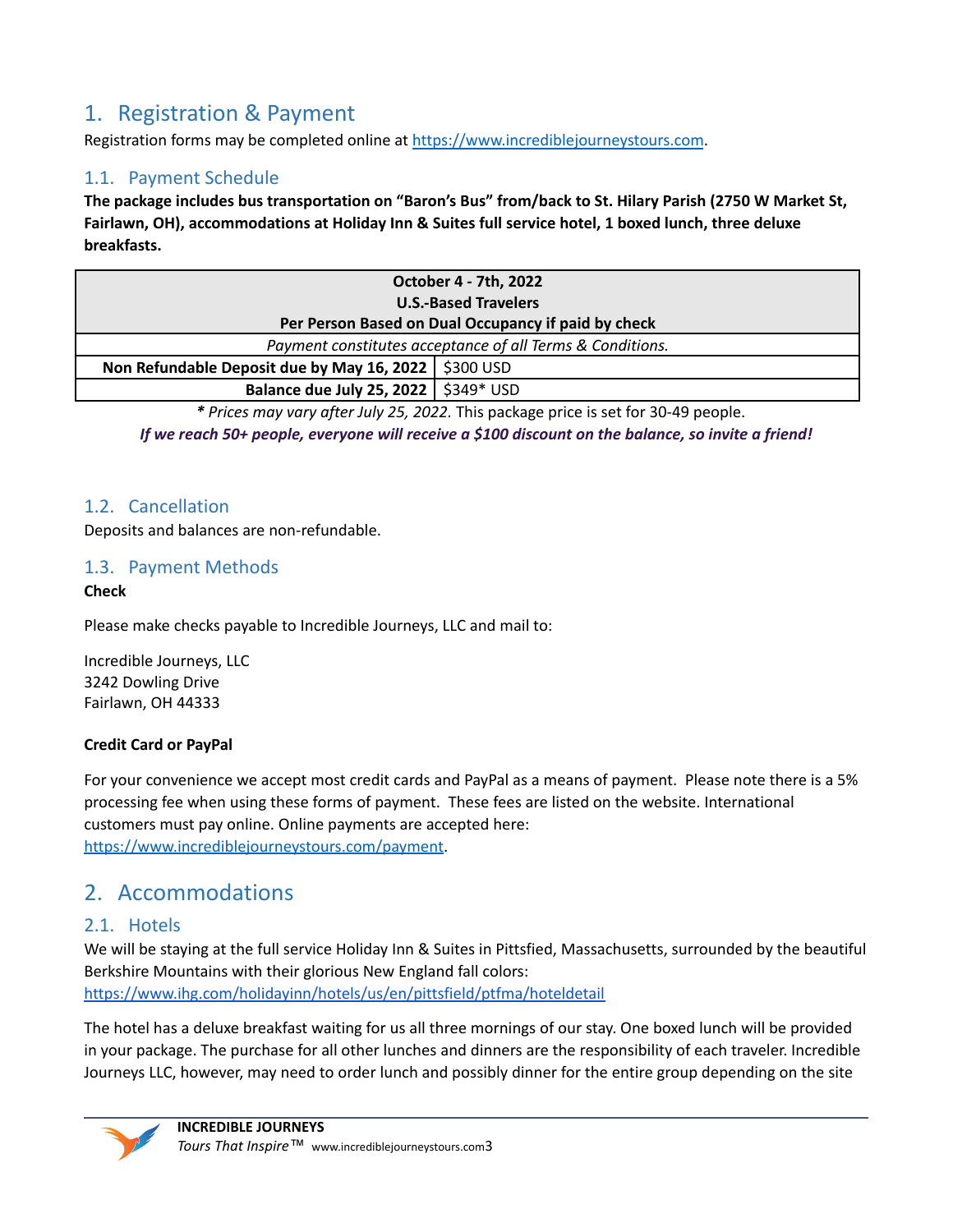we are visiting, so please have enough cash on hand for those possible scenarios. All gratuities for hotel staff and bus driver are the responsibility of our traveler. A suggested tip for the driver is \$2-3/day/traveler.

### 2.2. Roommates

The group package price is based on double occupancy. You may either request a roommate or you will be placed with someone of the same gender as close to your age as possible. A limited number of single rooms are available upon request, for an additional \$200.

# 2.3. Tour Bus

**EXTREMELY IMPORTANT:** Baron's Bus will be waiting in the St. Hilary Parking Lot (2750 W Market St, Fairlawn, OH) for our 7:00 am departure, Tues, Oct 4. **Please note: we CANNOT leave cars parked at Church since school will be in session as well as numerous parish activities. Therefore,** *make arrangements to be dropped off before our departure and picked up* **the night of our return,** Oct 7. Our group will be transported by bus each morning from the hotel to various sites and return for dinner in the evening. The tour bus is equipped with a restroom, Wi-Fi, electrical outlets, and a special Krypton™ Disinfection Lighting. "UV wavelengths are safe for human exposure because they do not penetrate the skin or eyes. As a result, Far UV can continuously disinfect viruses, bacteria, and fungi in occupied spaces. '' For more on bus sanitization, see <https://baronsbus.com/covid-19-prevention-policies/>

As of now, all are required to mask on the bus, though that may change by the time of our pilgrimage. If so, we will inform you.

# Packing

# 2.4. Important Packing Tips!

● **Pack as light as possible!** While touring, comfortable casual clothing such as jeans, shorts, and sweatshirts is recommended. Dressing in layers is also recommended. Most holy sites, such as the Shrines we will be visiting require everyone to dress modestly, for e.g. to wear pants and shirts with sleeves. There will never be a time where you have to "dress up".



- Bring a **good pair of walking shoes**; they should be comfortable, supportive, and have good tread. You can choose how much you walk, but there will be many things you may want to see at the various shrines and along the beachfront, so be prepared accordingly.
- Bring a compact umbrella, rain jacket, or poncho, some sort of collapsible hat, sunscreen, as well as fully protective sunglasses (blocks 100% of both UVA and UVB rays).
- While the hotel can provide wake-up calls, it's best to set your own watches and clocks.
- Money, jewelry, valuables, and important documents, such as your prescription drugs, should be carried with you.
- **Very important**: please bring plenty of cash for lunches and dinners, especially if we need to order for the whole group given where we will be on a given day.

# 2.5. Baggage Allowance



Each traveler is permitted to bring one piece of luggage for storage in the luggage bay of the coach. Additional bags will be accepted on the day of departure only, based on space availability.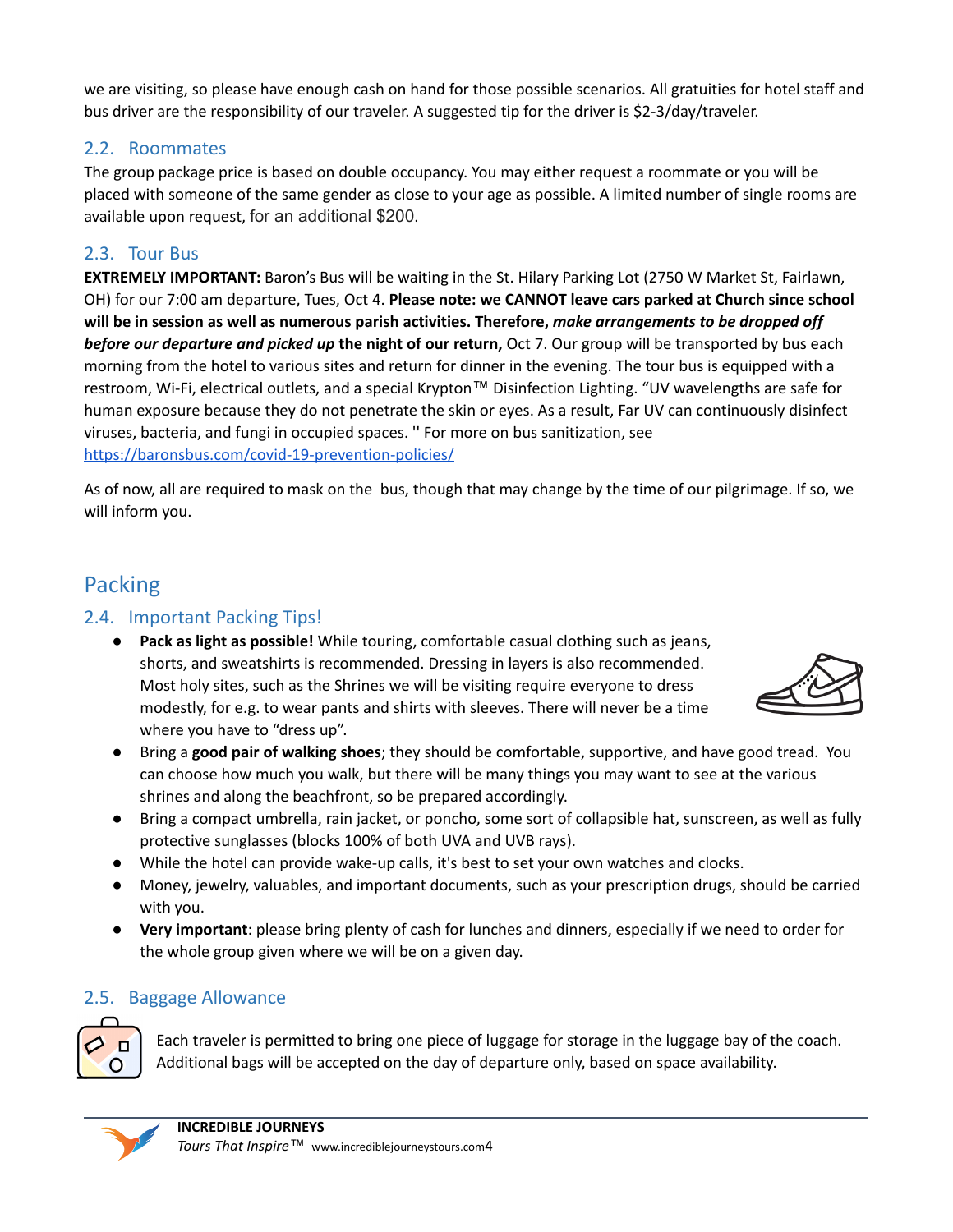## <span id="page-4-0"></span>2.6. Medical Conditions/Travelers Needing Special Assistance

You must inform Incredible Journeys LLC of any disability requiring special attention at the time the reservation is made. Incredible Journeys LLC will make reasonable efforts to accommodate the special needs of tour participants. It is strongly recommended that persons requiring assistance be accompanied by a companion who is capable of and totally responsible for providing the assistance. Incredible Journeys LLC nor its personnel, nor its suppliers, may physically lift or assist clients into transportation vehicles or provide special individual assistance to tour members for other routine activities.

<span id="page-4-1"></span>

There is time factored in for shopping both at some of the shrines, their gift shops and at the beach. For the sake of the group, it is important to stay close in proximity, so no one should wander off alone. It is critical for us to be back in the bus at the designated time after shopping excursions.

# <span id="page-4-2"></span>4. Sample Packing List

- Casual Clothing, Dress in Layers
- Undergarments
- Sleeping Attire
- Sealable Plastic Laundry Bags
- Jacket, Water-Resistant
- Scarf, Gloves, Umbrella (depending on season)
- Bottled water and day pack
- COMFORTABLE but supportive Walking Shoes
- Shampoo, Conditioner, Soap, Toothbrush, Toothpaste
- Personal Care Items (Deodorant, Razors, Lotion, Q-Tips, etc.)
- Eyeglasses, Readers, Contacts, Sunglasses
- Earplugs
- Medications & Vitamins
- Analgesics (Motrin, etc.)
- Travel Wallet or Money Belt
- Credit Cards, Cash
- Camera, Phone, Electronic Devices, Chargers, Earphones, Batteries, Memory Cards, Power Brick
- Books, Music, Travel-size Bible, Rosary, and Journal for taking notes or recording insights

# <span id="page-4-3"></span>5. Helpful Reminders Before Leaving Home

- Stop Mail
- Leave Copy of House Keys With Family/Friend
- Remove Perishable Items From Refrigerator
- Empty Trash Bins
- Set Thermostat

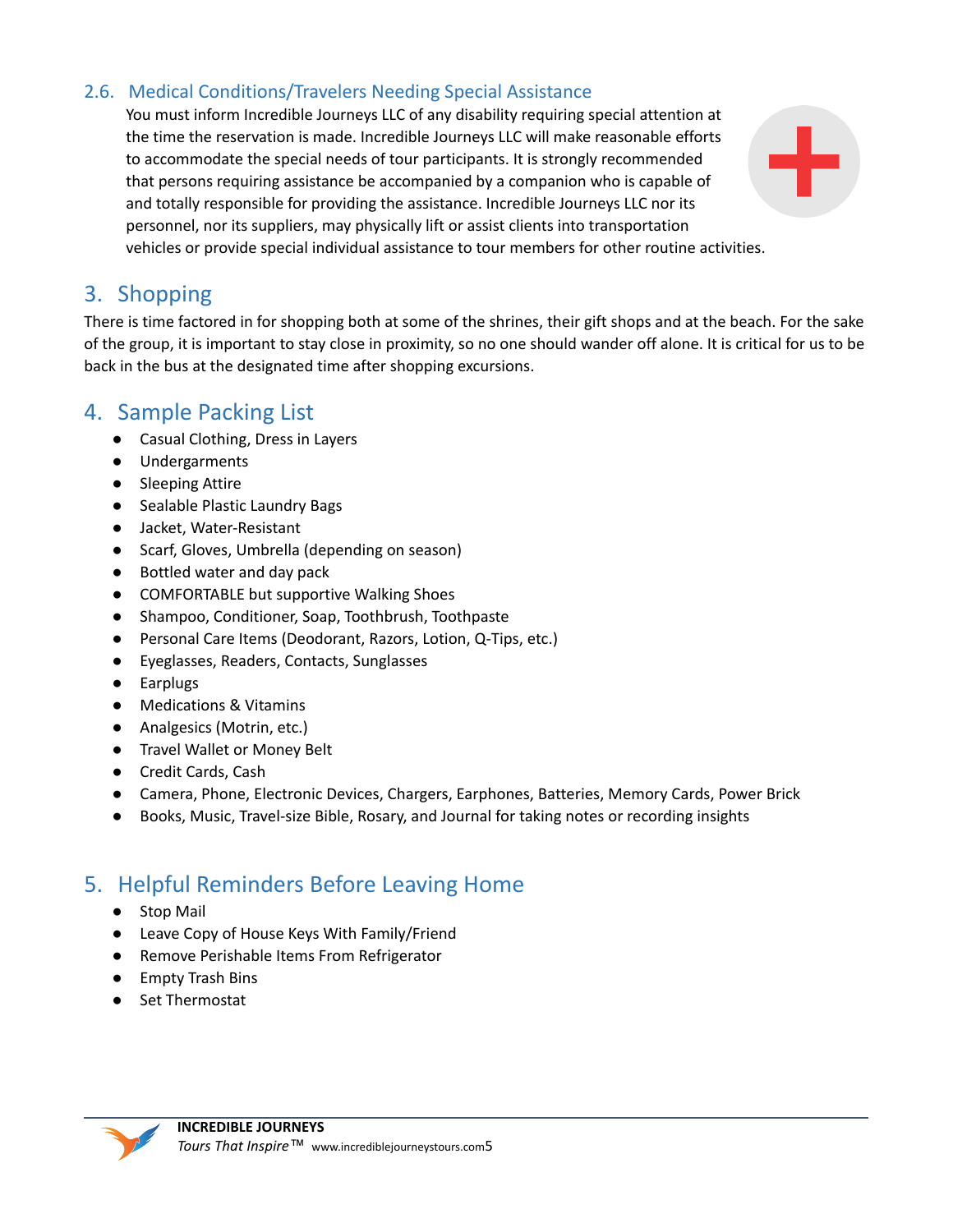### **Terms & Conditions**

### 1. PAYMENT TERMS

1.1. **Payment.** Client shall strictly comply with the Payment Schedule on or before the due date. Incredible Journeys ("IJ") accepts payment by check or, with a non-refundable 5% surcharge, Visa, MasterCard, or PayPal. Checks should be made payable to Incredible Journeys LLC.

### 2. DUTIES AND OBLIGATIONS OF IJ

- 2.1. **Scope and Exclusivity**. IJ shall have the duties and obligations set forth in this Section 2 and no others.
- 2.2. **Services Supplied by IJ**. IJ will provide the transportation, transfers, lodging and services specified herein on the terms provided herein. IJ reserves the right to vary itineraries and/or destinations and to substitute hotels if circumstances beyond its control necessitate such change(s).
- 2.3. **Services Excluded by IJ.** All transportation, charges, services or other items not specifically identified herein for this trip are not covered and must be paid by Client separately. Excluded services and items include, but are not limited to, tips to local guides not part of IJ's planned itinerary; meals and beverages other than those noted herein; expenses of a personal nature such as laundry, telephone, valet, etc.; porterage for hand-carried luggage; passport and visa fees; free time activities; optional excursions and coach driver and guide/escort gratuities.
- 2.4. **Special Equipment and Excess Luggage Needs.** Special technical equipment (including musical instruments), excess or oversize luggage and the transportation for such are not included. Any piece of luggage/equipment over maximum limits set by the chartered bus company is subject to additional charges.

### 3. LIMITATIONS ON LIABILITY AND INDEMNIFICATION

- 3.1. **Limitation on Liability of IJ.** IJ, its agents and cooperating organizations expressly disclaim all responsibility and/or liability of any nature for loss, damage or injury to property or person due to any cause whatsoever occurring during a tour under its management, except damage caused by the gross negligence of IJ.
- 3.2. **Client's Indemnification.** Client shall hold IJ, its agents, employees, contractors and affiliated organizations harmless from, and indemnify and defend same against, any and all claims or liability for any injury (including death) or damage to any person or property whatsoever occurring during the tour, or any part thereof, when such injury or damage has been caused in part or in whole by the act, neglect, fault, or omission of Client, its agents, servants, employees, or invitees. The provisions of this Paragraph 3.2 shall survive the expiration or termination of this Agreement with respect to any claims or liability occurring prior to such expiration or termination.

### 4. CANCELLATION

- 4.1. **Right to Cancel.** Client shall be entitled to cancel this Agreement only upon the terms set forth in this Section 4.
- 4.2. **Cancellation Schedule.** Subject to the terms of the remainder of this Section 4, and provided that Client has made all payments required under the Payment Schedule, Client may cancel this Agreement by providing written notice of the cancellation to IJ. Upon providing such notice, Client is entitled to return of deposits, if any, in accordance with the Cancellation Schedule set forth herein. The balance of any deposits made by Client shall be retained by IJ. All cancellations are subject to the terms and conditions stated herein unless the U.S. State Department bans travel to the countries included in the itinerary. Claims for refunds will be handled expeditiously and will be made within 60 days following the termination of the tour program.
- 4.3. **Limitations on Cancellation.** Notwithstanding the provisions of the preceding Section 4.2, upon providing notice of cancellation to IJ, Client shall not be entitled to refund of any deposits which have been used by IJ to reserve space or fares if the deposits for space or fares are nonrefundable to IJ from the providers. Further, in the event that the payments or deposits made by Client are less than the amounts paid by IJ to reserve space or fares which are non-refundable, Client shall not receive any funds pursuant to the Cancellation Schedule and shall remain liable to IJ for any shortfall. Client shall remain liable to IJ for any actual damages to IJ resulting from Client's cancellation of the Agreement.

### 5. CLIENT'S BREACH AND DEFAULT

- 5.1. **Breach.** Upon the breach of any term of this Agreement, including but limited to failure to strictly comply with the payment terms, failure to timely make Additional Deposits, or violation of any of the rules and regulations of IJ, IJ may, at its option, declare the Client in default and terminate its obligation to perform further under this Agreement. Upon any breach of this Agreement, by failure to make payments or otherwise, IJ may, in its sole and absolute discretion, allow the Client to remedy the breach by making the required payments or deposits, or by otherwise performing as required.
- 5.2. **IJ's Remedies.** Upon any breach this Agreement, by failure to make a payment, or otherwise, Client forfeits its entire deposit and IJ may attempt to reschedule, resell or reuse any goods or services previously purchase or reserved for Client's benefit including, but not limited to, air or other transportation and hotel accommodations.

#### 6. JURISDICTION AND GOVERNING LAW

Any dispute of any kind arising out of or from a claimed breach of this Agreement shall be resolved in the Court of Summit County, Ohio, and Client consents to venue and jurisdiction in that Court. Client further agrees that all disputes arising from this Agreement shall be resolved in accordance with Ohio law.

### 7. ATTORNEY'S FEES

In the event of any legal action or proceeding arising out of this Agreement, the prevailing party shall be entitled to recover its reasonable attorneys' fees and related costs incurred in such action and such amount shall be included in any judgment rendered in such proceeding.

#### 8. WAIVER